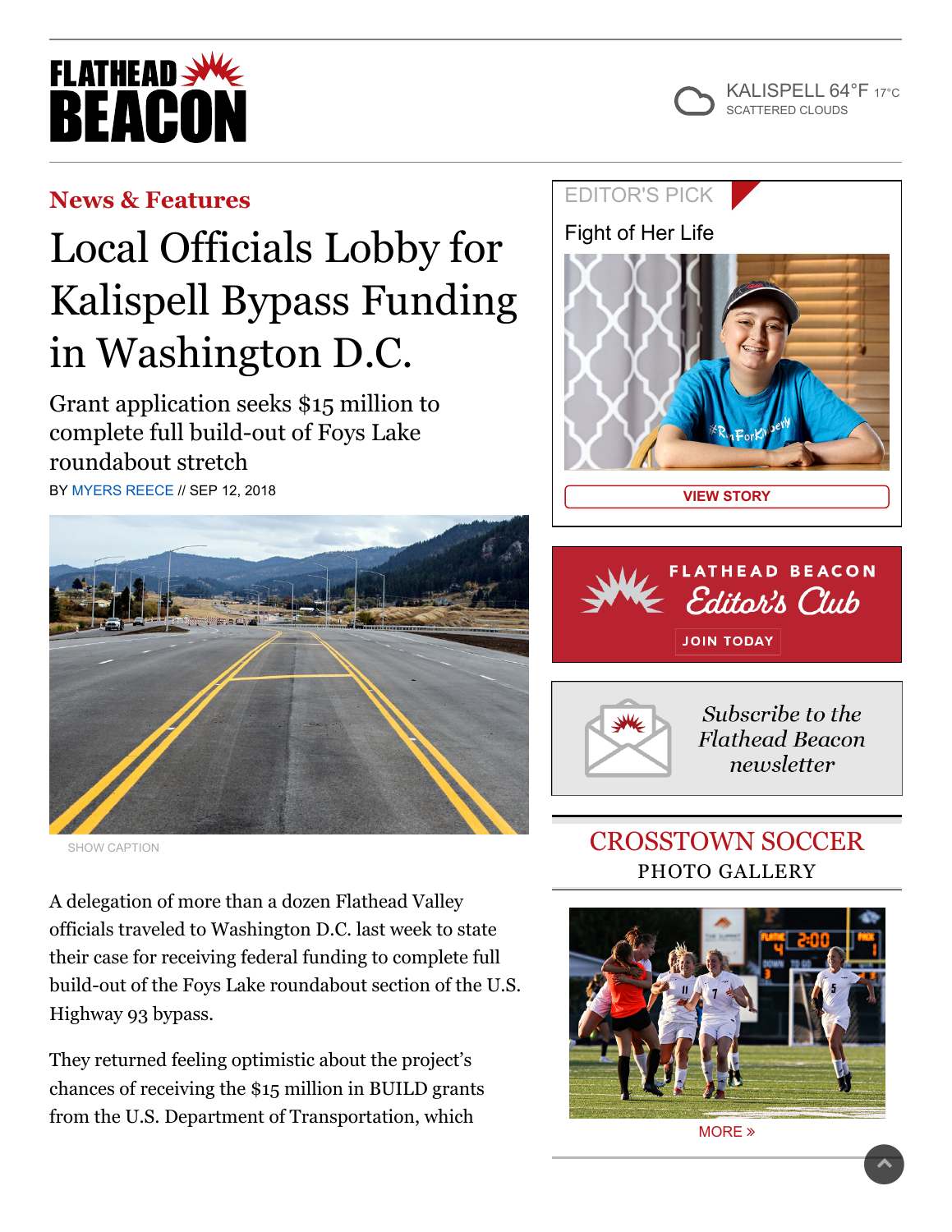would help fund the \$20 million project, with the remaining \$5 million coming from the Montana Department of Transportation (MDT).

If secured, the funding will go toward widening a roughly 2-mile stretch of the southern section of the bypass, between the Ashley Creek bridge and the southern tip of the sound wall, from two lanes to four. It would also remove the often-congested Foys roundabout and replace it with an overpass interchange with ramps, meaning Foys Lake Road will go over the bypass.



City of Kalispell and Flathead **County** officials were joined by economic and community leaders on the trip,

which kicked off with Sept. 5 meetings with the Montana congressional delegation: U.S. Sens. Steve Daines and Jon Tester and Rep. Greg Gianforte.

"Our delegation was really supportive and positive," Kalispell Chamber of Commerce President and CEO Joe Unterreiner said of the two senators and congressman. "We're very optimistic."

The city of Kalispell is the lead agency on the federal grant application, submitted in July in conjunction with the MDT. Partners and supporters include Flathead County, the Kalispell Chamber of Commerce and a long list of other Northwest Montana economic and community organizations.

Although the bypass, also known as the U.S. Highway 93 Alternate Route, opened to traffic in October 2016, only the northern portion is complete with four lanes and overpass interchanges. The BUILD funding would bring

## Flathead Beacon staff

A Twitter list by [@FlatheadBeacon](https://twitter.com/FlatheadBeacon)

Follow our journalists for breaking news & other reports

#### **[Flathead Living](https://twitter.com/Flatheadliving) FLATHEAD** @Flatheadliving

"We didn't want our organization to be just another 'against-it' group," says Roland Cheek, the last living founding member of the Back Country Horsemen. "We wanted credibility. And one way to achieve that was to be of service to the resource." [flatheadliving.com/2018/07/13/ser…](https://t.co/gHoo4IHa23)



[Embed](https://publish.twitter.com/?url=https%3A%2F%2Ftwitter.com%2FFlatheadBeacon%2Flists%2Fflathead-beacon-staff) [View on Twitter](https://twitter.com/FlatheadBeacon/lists/flathead-beacon-staff)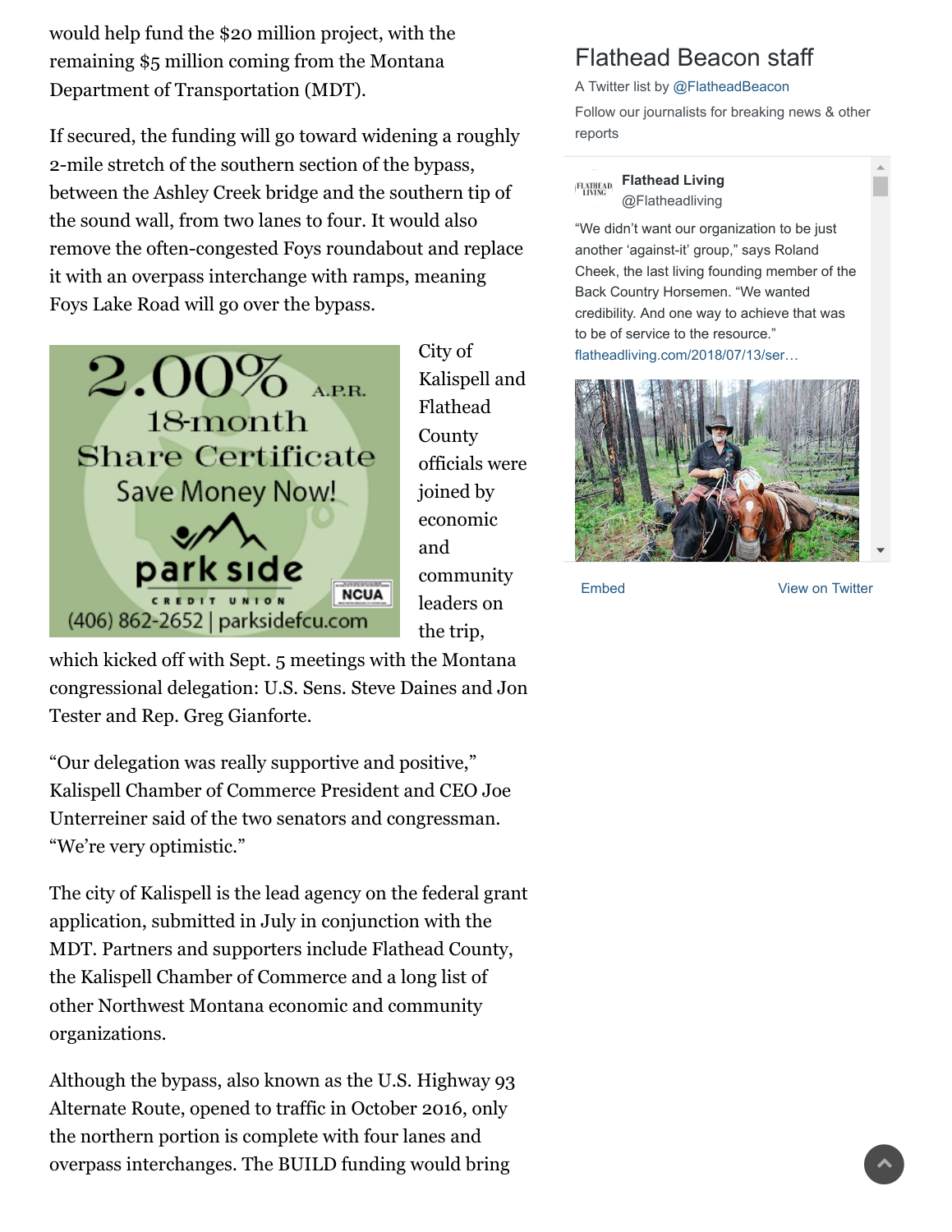the bypass one step closer to full build-out, leaving only the remaining southern tip with two lanes and roundabouts.

Ed Toavs, the MDT's western district administrator, has previously said the project's chances are boosted by its shovel readiness, availability of data demonstrating need, community support and broad cooperation among different partners.

Katharine King, assistant director of community development for the city of Kalispell and a member of last week's D.C. delegation, echoed Toavs, pointing to a June 27 letter sent by 15 Northwest Montana chambers of commerce, tourism bureaus, downtown associations and economic development groups to U.S. Transportation Secretary Elaine Chao voicing support for the funding.

"It demonstrated the strong and diverse community support for the project, and that's a really important aspect," King said.

Toavs said pre-construction estimates pegged traffic flow along the Foys Lake stretch at 16,000-18,000 cars per day by 2040. It's already reached that number, and is higher in some areas on the north side.

Toavs co-authored a study with University of Idaho professor Steve Peterson released last year that measured the economic impact over the life of the alternate route's construction, from 2001-2016, at \$1.12 billion, including new residential and commercial development, sales and wages associated with 760 jobs a year. Toavs said that number has been updated to \$1.4 billion, providing further useful data in the application.

King said there are 870 applications nationwide seeking a chunk of the available \$1.5 billion in BUILD funding, and 30 percent of the funding must be awarded to projects in rural areas, boosting the bypass's odds.

BUILD is the successor to the TIGER program. The city of Kalispell received a \$10 million TIGER grant in 2015 to help fund its industrial park and core redevelopment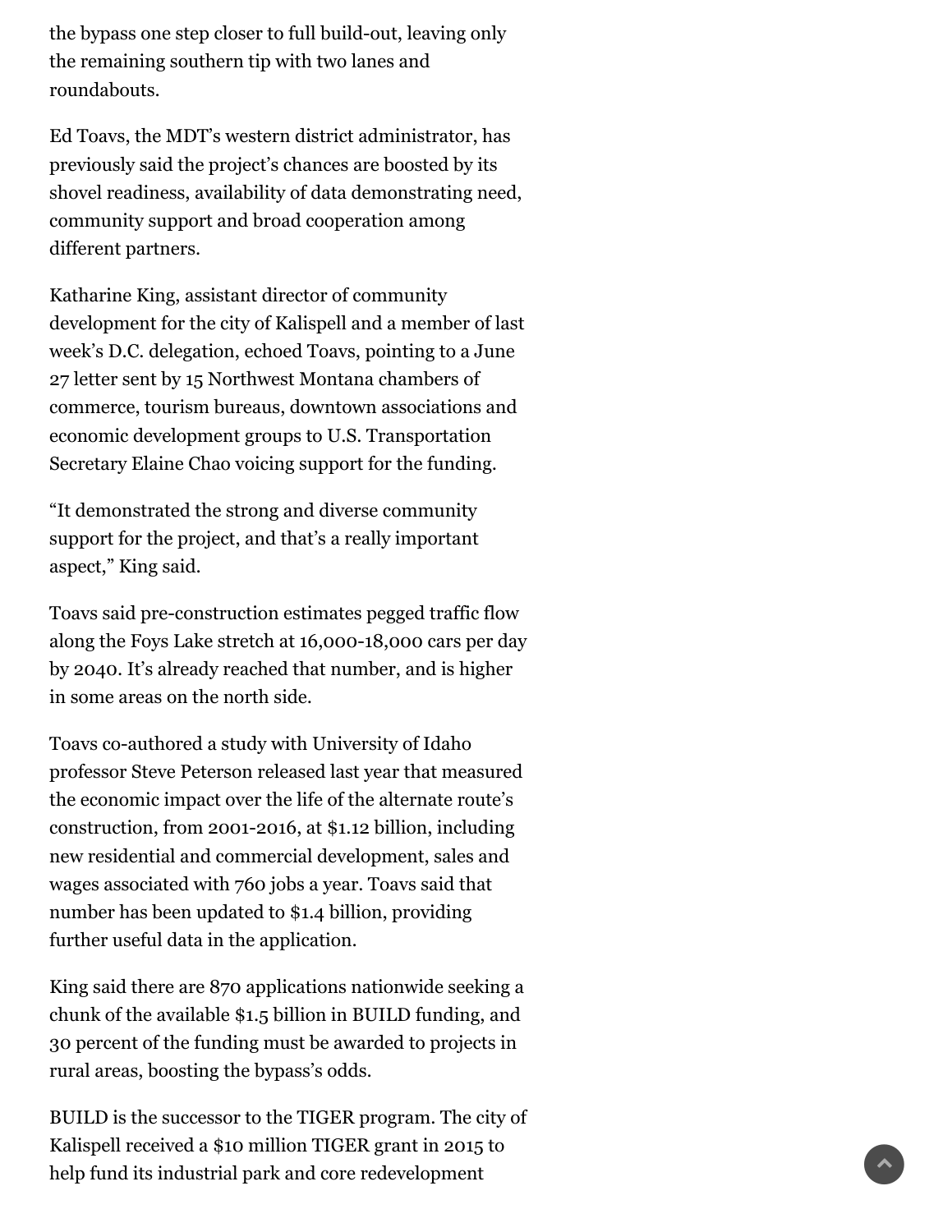project, which is currently in progress.

"We're hopeful that this project will get selected," King said. "It's very competitive, as it was under TIGER, but there's quite a bit more money available this time around."

Among other highlights of the D.C. trip, Unterreiner said, was attending the U.S. Chamber of Commerce's transportation infrastructure committee meeting, followed by a personal conversation with Deputy Secretary of Transportation Jeffrey Rosen.

"I was able to connect with him after the meeting and make a little pitch for the project," Unterreiner said.

Other delegation members were John Kania of Applied Materials; Kalispell City Manager Doug Russell; Kalispell Mayor Mark Johnson; Flathead County Commissioner Pam Holmquist; Glacier Bank President Bob Nystuen and his wife, Kim; Kalispell Chamber of Commerce Board Chairman Dave Hergesheimer, a managing partner at Jordahl & Sliter; U.S. Chamber of Commerce Northwest Regional Director Chris Eyler; Bob Harris of Weyerhaeuser; and Valley Bank Chairman of the Board Mark Hensley.

The delegation also learned that grant recipients could be announced earlier than the originally listed date of Dec. 18, which would be welcome news for a project that is ready to go as soon as funding is available, King and Unterreiner said.

"That would be great for us if it works out that way," Unterreiner said. "It would allow us to get started more quickly."